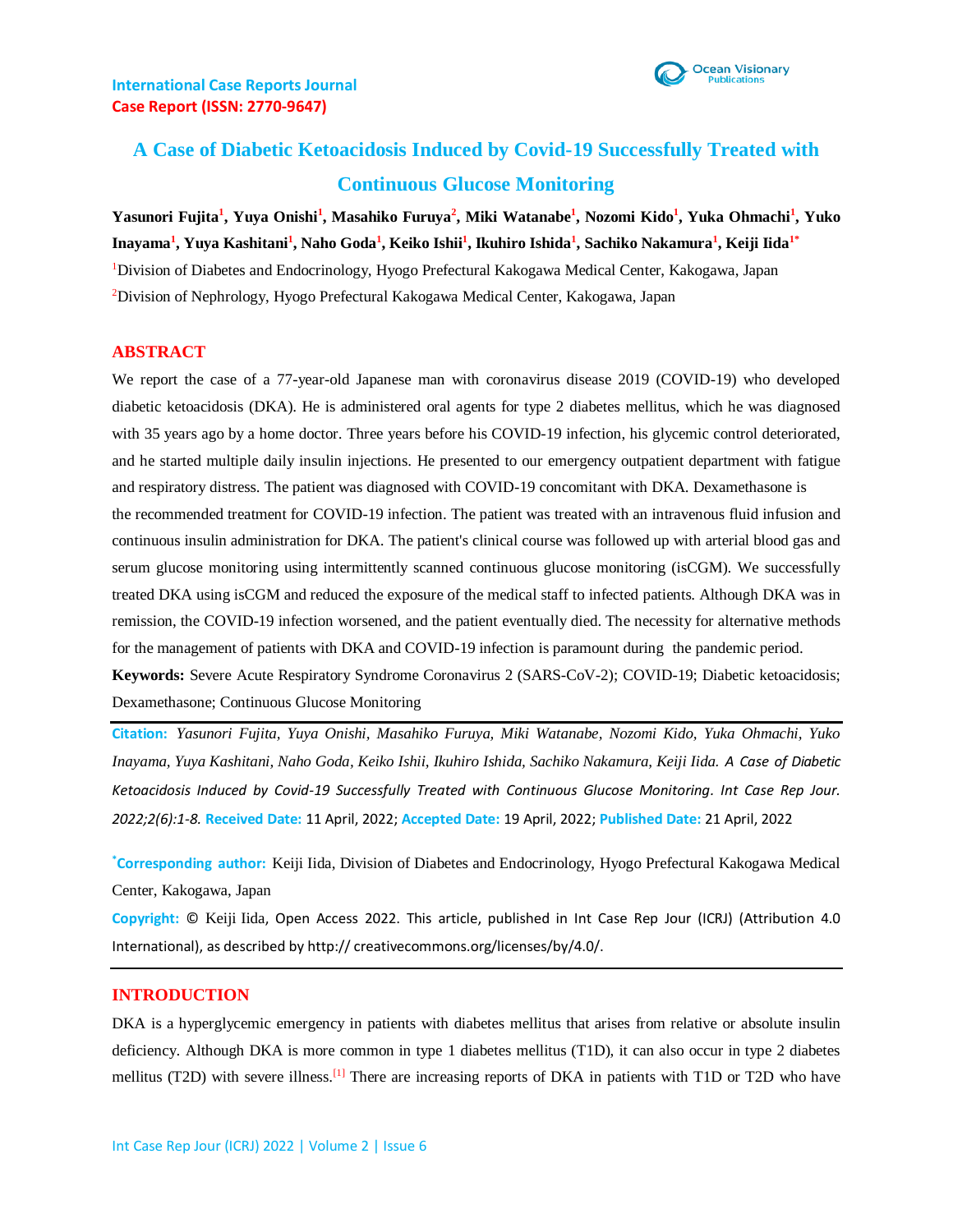

developed COVID-19.<sup>[2-4]</sup> DKA complicated by COVID-19 has been reported to have more severe complications and worse mortality than uncomplicated DKA in the United States.[5]

However, it is also recommended that DKA management be tailored to reduce the exposure of medical staff to infected patients and save medical resources during the COVID-19 pandemic.<sup>[6]</sup> Here, we report the clinical course of a Japanese patient who developed severe DKA complicated by COVID-19 during the pandemic period.

#### **CASE PRESENTATION**

We present the case of a 77-year-old Japanese man. Oral agents for diabetes mellitus were prescribed upon diagnosis by his home doctor 35 years ago. Three years ago, he was referred to our hospital because of poor glycemic control, with serum glucose and hemoglobin A1c (HbA1c) levels of 546 mg/dL and 10.6%, respectively. He was admitted, and a multiple daily insulin injection (MDI) regimen (four times a day) was administered instead of oral agents. After glucose toxicity was dealt with, his laboratory examinations revealed that his fasting serum glucose level, C-peptide reactivity (CPR) level, and CPR index were 89 mg/dL, 0.45 ng/mL, and 0.51, respectively. Anti-GAD antibodies were not detected, and liver and pancreatic diseases were not detected. The patient was diagnosed with T2D with inadequate insulin secretion, and the MDI regimen was continued (Aspart: three times a day before every meal and Glargine: once a day).

His HbA1c level was maintained between 8% and 10%. He had no retinopathy, nephropathy with microalbuminuria (estimated glomerular filtration rate of 50 mL/min/1.73 m<sup>2</sup>), and neuropathy with category IV clinical staging as diabetic complications. Two months before his next admission, he was diagnosed with ascending colon cancer, and a curative tumor resection was performed. However, the possibility of micrometastasis could not be ruled out, and adjuvant chemotherapy was thus initiated. He had not received the COVID-19 vaccine because it coincided with a surgery for colon cancer. Five days before his visit to our emergency department, he reported a history of general fatigue, appetite loss, and altered consciousness. He simultaneously demonstrated polyuria and polydipsia. He discontinued the insulin injections at his discretion because of a complete loss of appetite. He visited the emergency department because of fever and exacerbation of dyspnea.

On arrival, he presented with severe hypoxia, with an oxygen saturation value of 80% in ambient air, and tachypnea with a respiratory rate of 42/min. Oxygen administration was immediately initiated. A clinical examination revealed a body weight of 57 kg, height of 157 cm, and body mass index (BMI) of  $23.1 \text{ kg/m}^2$ . Laboratory testing revealed DKA. Arterial blood gas (ABG) showed a pH of 7.021, HCO<sub>3</sub> less than the detectable sensitivity, and an anion gap of 32. Biochemical examination revealed that his serum levels of glucose, CPR, and 3- hydroxybutyric acid were 595 mg/dL, 0.52 ng/mL, and 12279 μmol/L, respectively. Simultaneously, a nasopharyngeal swab detected SARS-CoV-2 by polymerase chain reaction, resulting in the diagnosis of COVID-19. Detailed laboratory data are presented in Table 1. Chest radiography revealed ground-glass attenuation in the right lung, suggesting pneumonia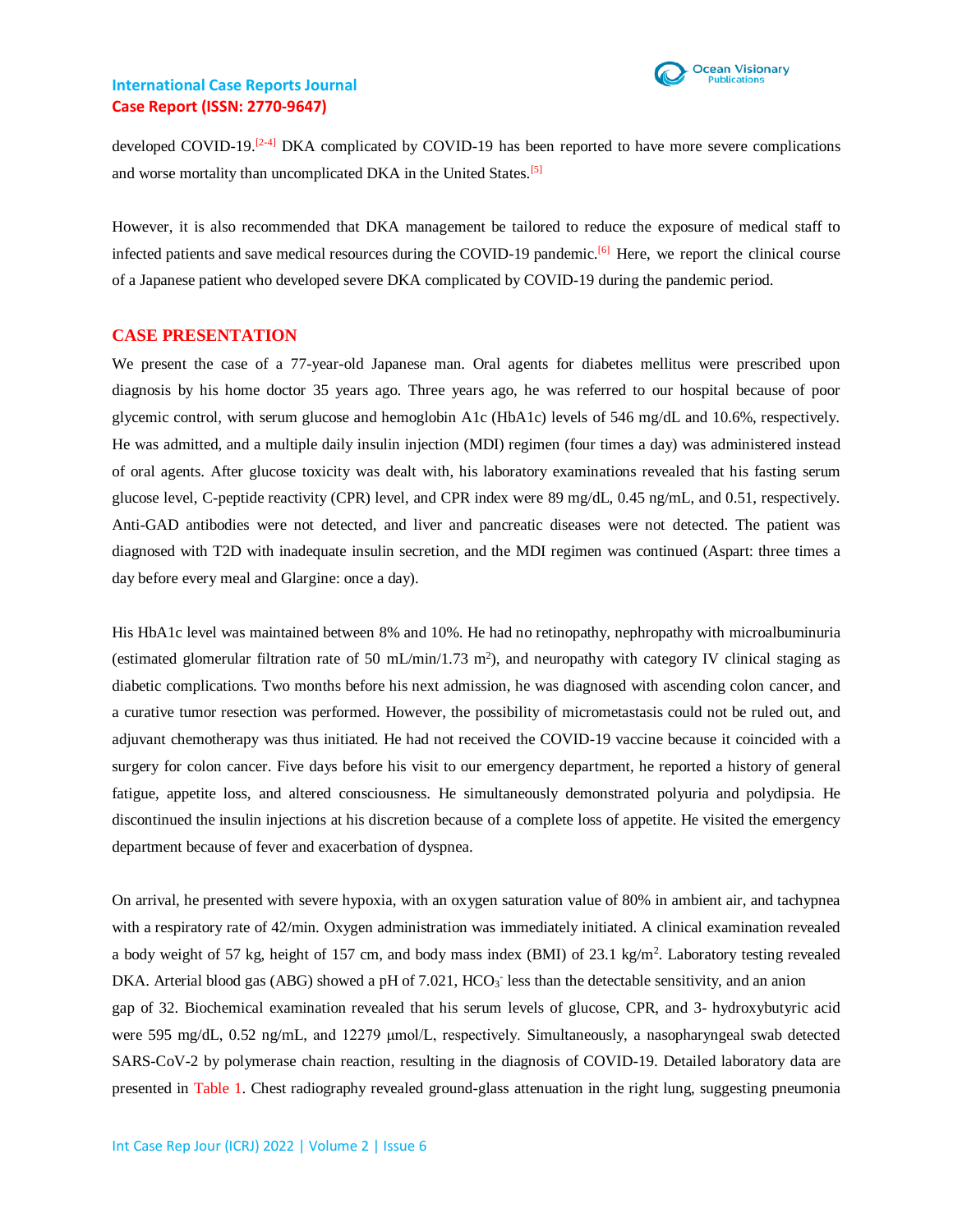

due to COVID-19. His oxygen saturation level was 90% under 2 L/min of oxygen provided by a nasal cannula. Although his oxygen supplementation was increased to 15 L with the reservoir mask, oxygen saturation did not improve. We initiated high-flow nasal cannula oxygen therapy (HFNC) and intravenous administration of 6.6 mg dexamethasone once a day. No treatment other than dexamethasone was administered to treat the COVID-19. The patient was admitted to the COVID-19 containment ward. He was started on intravenous extracellular fluids, with a continuous intravenous infusion of 0.1 units/h of regular human insulin immediately for the treatment of DKA. The dose was adjusted according to the insulin infusion instructions for non-COVID-19 patients. We followed up with the ABG and electrolytes approximately every 2 h.

| [CBC]               |                                      | <b>[Coagulation</b> ]               |              |            |
|---------------------|--------------------------------------|-------------------------------------|--------------|------------|
| <b>WBC</b>          | 12670 µL                             | $PT(\% )$                           | 69           |            |
| Neutrophil          | 76%                                  | PT-INR                              | 1.2          |            |
| Lymphocyte          | 18.5%                                | <b>APTT</b>                         | 27.4         | seconds    |
| Eosinophil          | 0%                                   | Fbg                                 | 366          | mg/dl      |
| Hemoglobin          | $15.5$ g/dL                          | D-dimer                             | 4.8          | $\mu$ g/ml |
| Platelet            | 13.6 µL                              |                                     |              |            |
|                     |                                      | [Arterial Blood Gas (nasal 2L/min)] |              |            |
| [Biochemistry]      |                                      | pH                                  | 7.021        |            |
| Total protein       | $6.9$ g/dL                           | pO <sub>2</sub>                     | 83.4         | mmHg       |
| Albumin             | $3.8$ g/dL                           | pCO <sub>2</sub>                    | undetectable |            |
| <b>AST</b>          | 59 IU/L                              | HCO <sub>3</sub>                    | undetectable |            |
| <b>ALT</b>          | 28 IU/L                              | Lactate                             | 3.4          | mEq/L      |
| <b>LDH</b>          | 645 IU/L                             | Anion Gap                           | 32           |            |
| CK                  | 276 IU/L                             |                                     |              |            |
| <b>BUN</b>          | $51$ mg/dL                           | [Urinalysis]                        |              |            |
| Creatinine          | $1.76$ mg/dL                         | Protein                             | 100          | mg/dl      |
| e-GFR               | $30 \text{ ml/min}/1.73 \text{ m}^2$ | Glucose                             | >1000        |            |
| Na                  | $125 \text{ mEq/L}$                  | Occult blood                        | $3+$         |            |
| $\bf K$             | $5.4 \text{ mEq/L}$                  | Ketone body                         | $3+$         |            |
| Cl                  | 93 mEq/L                             |                                     |              |            |
| <b>CRP</b>          | $6.15$ mg/dL                         | $\text{COVID-19}$                   |              |            |
| Plasma glucose      | 595 mg/dL                            | <b>SARS-CoV2 PCR</b>                | $^{(+)}$     |            |
| HbA1c               | 10.1%                                |                                     |              |            |
| Serum CPR           | $0.52$ ng/mL                         |                                     |              |            |
| Total ketone bodies | 15634 µmol/L                         |                                     |              |            |
| 3-OHB               | 12279 µmol/L                         |                                     |              |            |
| Serum osmolality    | 315 mOsm                             |                                     |              |            |
| Anti-GAD Ab         | $<$ 5.0 U/ml                         |                                     |              |            |

**Table 1:** Laboratory findings on arrival.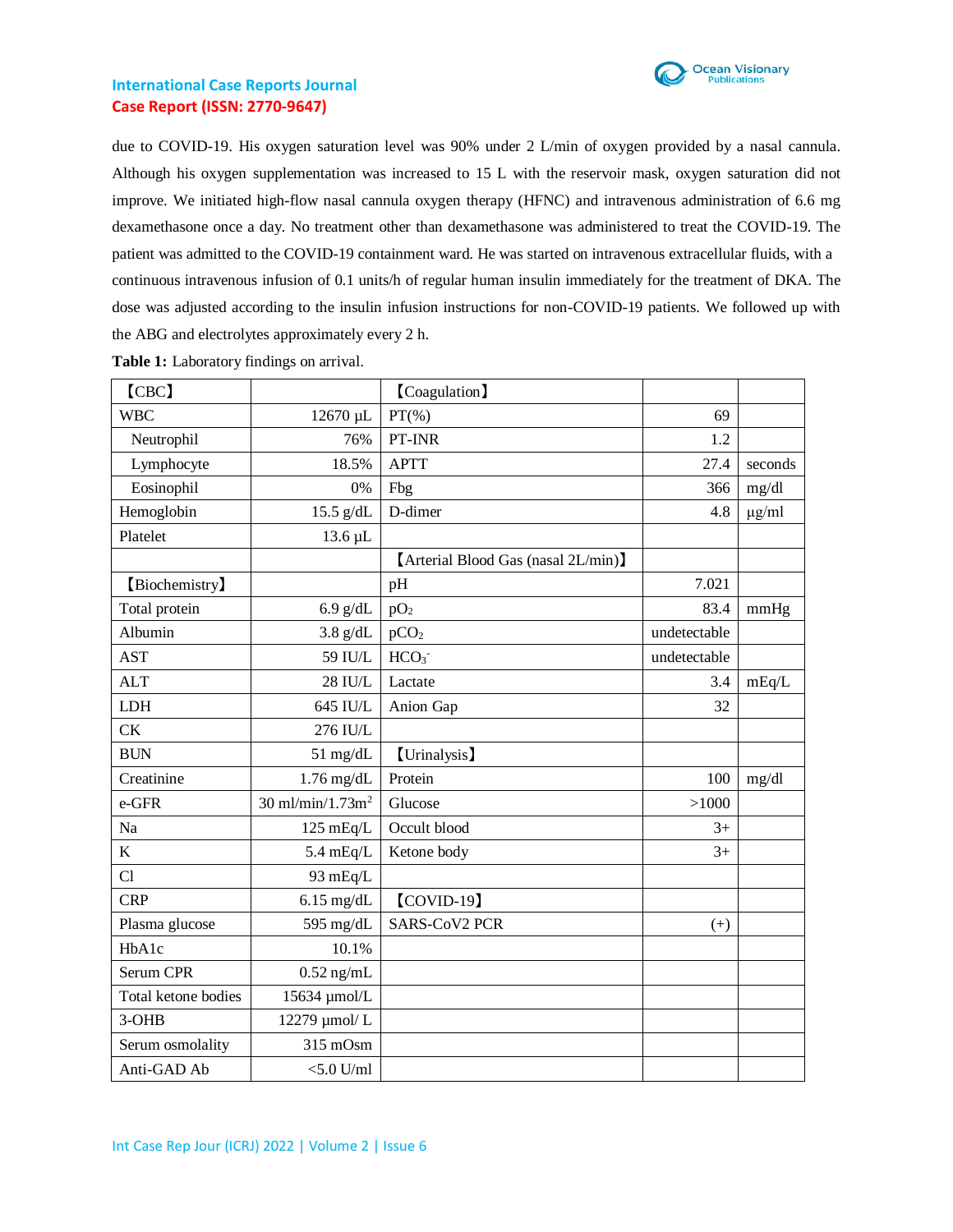

CPR; C-peptide immunoreactivity, 3-OHB; 3-hydroxybutyric acid Anti-GAD Ab; anti-glutamic acid decarboxylase antibody,

SARS-CoV-2; severe acute respiratory syndrome coronavirus PCR; Polymerase Chain Reaction

We utilized intermittently scanned continuous glucose monitoring (isCGM) to minimize the contact time of medical staff with COVID-19-positive patients. The isCGM was administered for 12 days, from admission until the day of death and discharge. The glucose sensor worn at the time of administration was maintained for the entire period. The isCGM was scanned using an attached dedicated reader. In Japan, the sensor glucose level using isCGM cannot be used as a substitute for clinically measured blood glucose levels and/or the SMBG because of its accuracy. Therefore, we confirmed the accuracy of the isCGM by performing blood gas analysis every 2 hours until DKA achieved remission, at least once a day until the glycemic control stabilized following the remission of DKA, and every 2–3 days thereafter. When isCGM indicated a low glucose level, the SMBG was checked for hypoglycemia, and glucose was administered if the SMBG level was less than 70 mg/dL. We did not use Libre View® or Libre Link® for the data management. All of the data were managed on a computer after the sensor was removed. The treatment course is shown in Figure 1. Approximately 24 h after the start of treatment, his serum HCO<sub>3</sub> level improved, and DKA was in remission. On the 4th day of hospitalization, he started eating, and intravenous insulin infusion was switched to MDI.



**Figure 1a:** Clinical course of the patient. Approximately 24 h after the initiation of treatment, the remission of DKA occurred.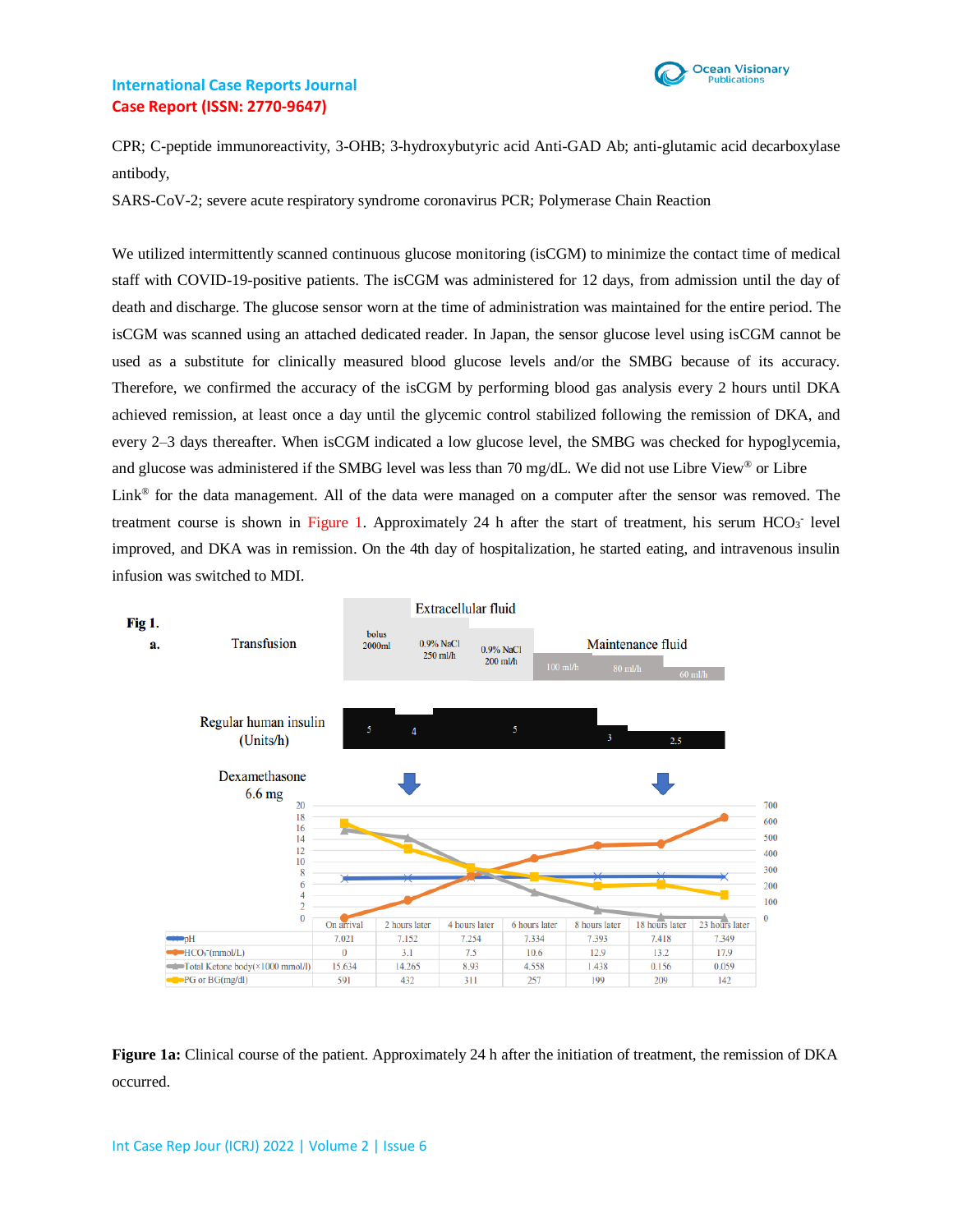



**Figure b:** The isCGM data from hospitalization to DKA remission.



**Figure 1c:** The isCGM data from DKA remission to death.

\* 1 IV; intravenous, \*2 U; units. Between days 5 and 8, he was able to finish most of his meals.

Temporary hyperglycemia occurred when switching from intravenous insulin to the MDI. He was able to consume most of his meals between the 5th and 8th days of hospitalization. When his food intake stabilized, the glycemic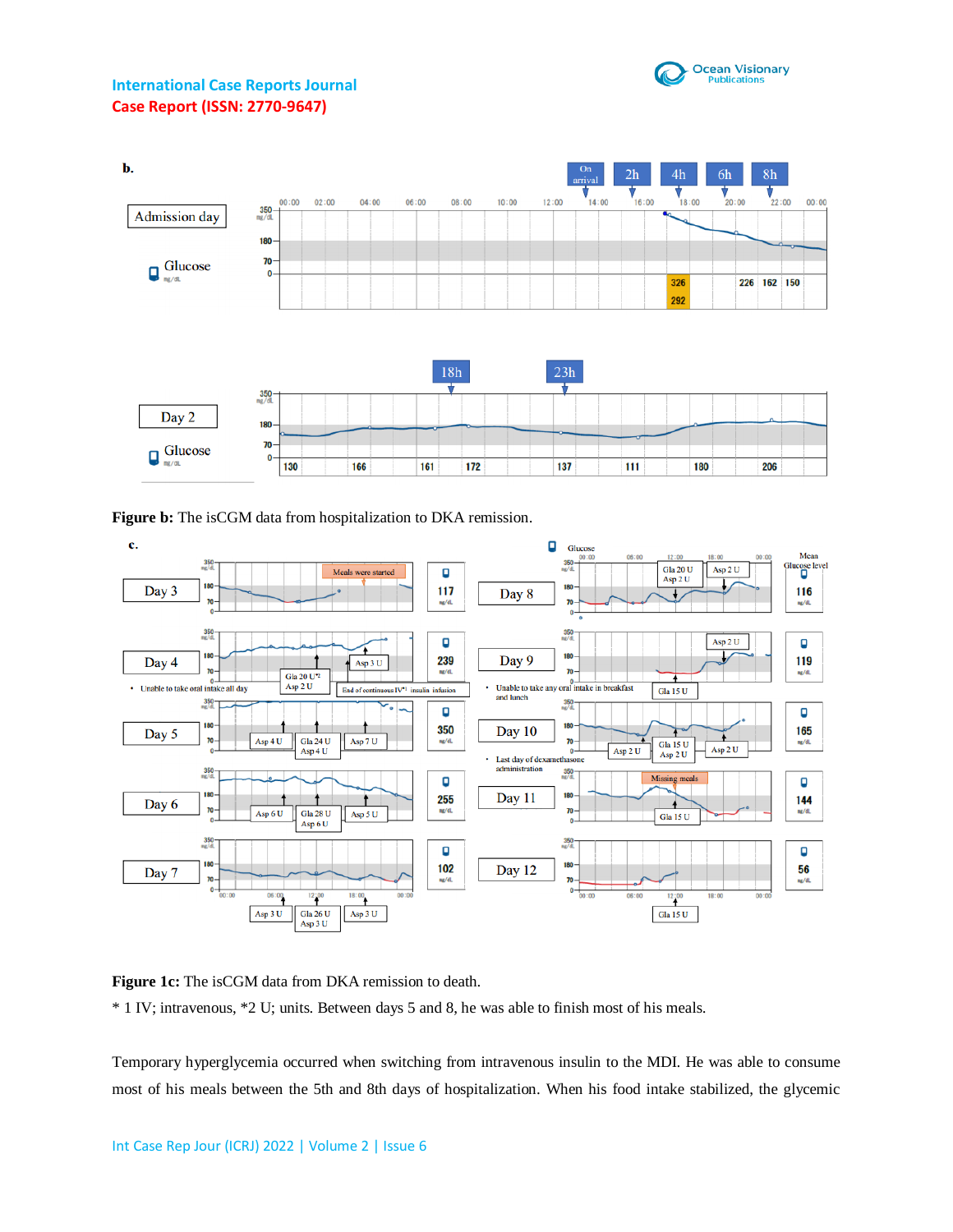

control gradually improved with increased basal insulin and additional insulin, including supplemental insulin. However, his fever did not improve sufficiently, and the hypoxia deteriorated. Despite completing 10 days of dexamethasone administration, the oxygen demand increased slowly. As COVID-19 worsened, his food intake became unstable, the frequency of hypoglycemia increased, and the glycemic control worsened. The patient died on the 12th day of hospitalization.

#### **DISCUSSION**

In this report, we describe the case of a patient with T2D and severe DKA triggered by COVID-19. To the best of our knowledge, this is the first report describing the treatment of DKA in COVID-19 patients using isCGM in Japan. Diabetes mellitus (DM) is frequently associated with COVID-19. According to a nationwide analysis of 1590 patients with COVID-19 across China, hypertension is the most prevalent comorbidity (16.9%), followed by diabetes mellitus  $(8.2\%)$ .<sup>[7]</sup> Additionally, diabetes is highly prevalent  $(34.9\%)$  in patients with severe COVID-19<sup>[7]</sup> and is associated with increased severity of complications and mortality.<sup>[8]</sup>

DKA is a life-threatening, emergent hyperglycemic condition in patients with diabetes mellitus. Similar to other severe infections, DKA has also been reported in patients with COVID-19.<sup>[9–11]</sup> Goldman et al. reported that 1.8% of patients admitted for COVID-19 presented with DKA.<sup>[2]</sup> In this case, there was insufficient endogenous insulin secretion, and the self-induced interruption of the insulin administration associated with appetite loss and increased insulin requirement associated with COVID-19 infection led to the development of DKA. Successful treatment of DKA requires correction of dehydration, hyperglycemia, and electrolyte imbalance. In other words, fluid resuscitation, potassium repletion, and insulin replacement are necessary. Monitoring every 2-4 hours is recommended until the patient is stabilized, and thus the treatment of DKA is often performed in an intensive care unit (ICU) setting.<sup>[12]</sup> For bedside blood glucose monitoring, point-of-care (POC) glucose meters remain the standard of care for hospitalized patients. However, during the COVID-19 pandemic, frequent contact with patients is a challenge from the perspective of medical personnel protection.<sup>[6]</sup> Moreover, dexamethasone administration has been recommended in cases requiring oxygen supplementation in Japan,<sup>[13]</sup> which exacerbates glucose intolerance.<sup>[14]</sup> Therefore, it is more difficult to treat severe DKA when a patient is infected with COVID-19 than when the patient is not, especially in the general ward. It is pointed out that CGM, including isCGM, offers a potential method for facilitating care in COVID-19 patients while also decreasing nurse exposure through reduced frequency of POC blood glucose testing  $\left[6\right]$ . In addition, in patients with COVID-19, there are reports of significant improvement in hyperglycemia using  $CGM<sup>[15]</sup>$  and reports that blood glucose can be controlled using CGM without increasing hypoglycemia.<sup>[16]</sup> The FDA announced that they would not object to the in-hospital use of CGM to assist in monitoring COVID-19 patients.<sup>[17]</sup> The reason why we chose isCGM among other CGM devices was that, in our case, the COVID-19-dedicated general ward was originally a surgical ward and was not accustomed to the management of diabetes. The isCGM is easier to manage and operate than Dexcom  $4/6^{\circ}$  or Guardian<sup>®</sup>, which require training for sensor puncturing and regular blood glucose calibration. In addition, the effective period of the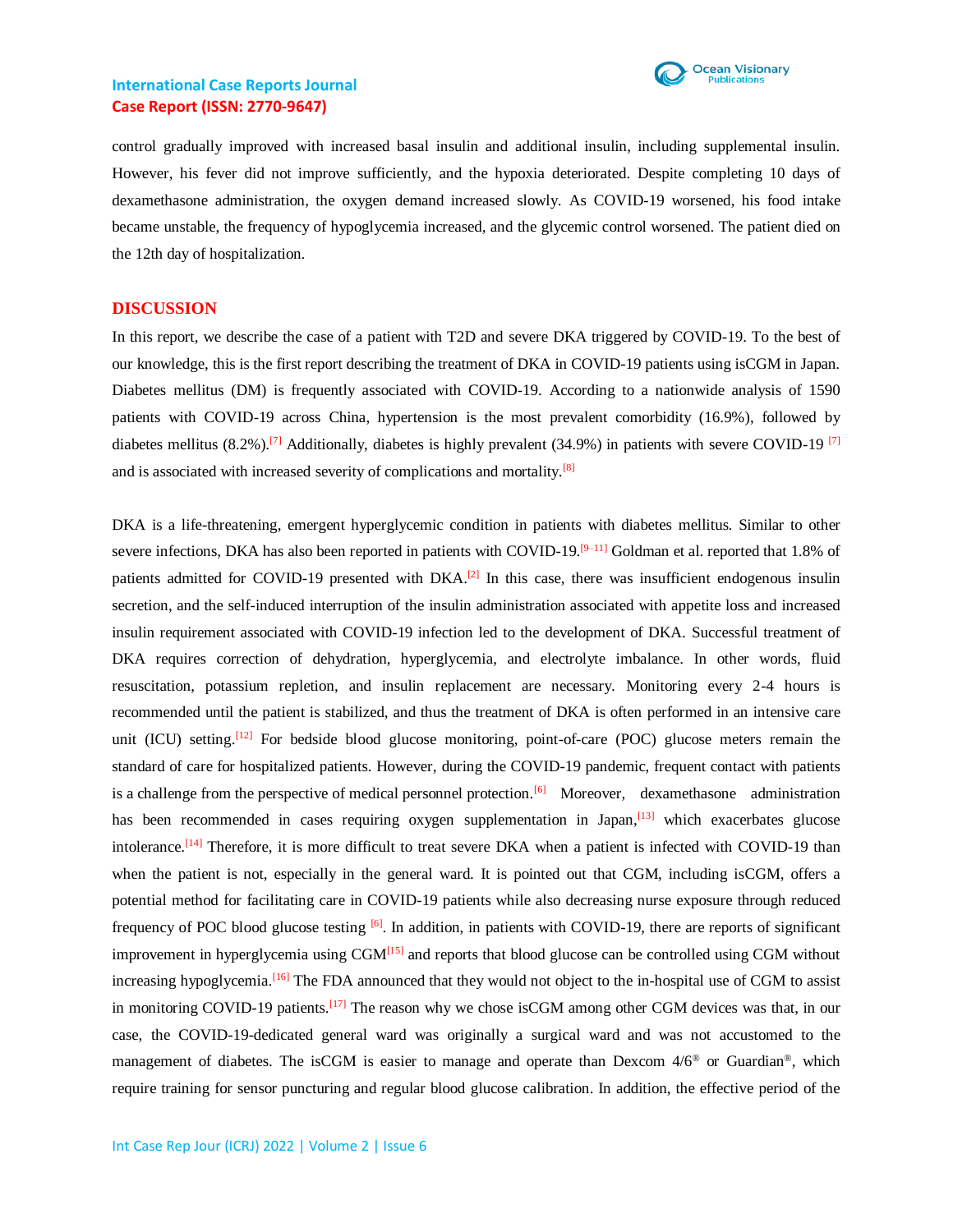

sensor is 14 days for isCGM, compared with 7 days for Dexcom 4/6® or Guardian®. The maximum duration of dexamethasone administration for COVID-19 is 10 days, and the sensor does not need to be changed during dexamethasone administration, which reduces the workload of nurses and facilitates the data management for the medical staff. However, it is important to keep in mind the accuracy or mean absolute relative difference (MARD) when using CGM. The MARD of isCGM has been reported to be  $11.4\%$ .<sup>[18]</sup> It is important to compare the sensor glucose level of the isCGM with the actual blood glucose level, when appropriate. In our case, intravenous insulin administration was appropriate, and the patient and his family members expressed their desire for the patient to not be treated in the ICU because of his advanced age. The patient was treated with hourly glucose monitoring in the general ward using isCGM. While isCGM and blood glucose values from blood tests were checked occasionally to confirm that there were no significant deviations (MARD in our case; 3.5–21.3%), we adjusted the insulin dosage based on the record of sensor glucose levels scanned by the dedicated reader. The utilization of isCGM was helpful not only to treat DKA, but also to manage better glycemic control after the remission of DKA and to reduce medical contact with infected patients.

In conclusion, we report a case of DKA concomitant with COVID-19. The use of CGM is relevant and can be a monitoring option during the course of DKA treatment during the COVID-19 pandemic.

#### **REFERENCES**

- 1. [Dhatariya KK, Glaser NS, Codner E, Umpierrez GE.](https://pubmed.ncbi.nlm.nih.gov/32409703/) Diabetic Ketoacidosis. Nat Rev Dis Primers. 2020; [6:40.](https://pubmed.ncbi.nlm.nih.gov/32409703/)
- 2. [Goldman N, Fink D, Cai J, Lee YN, Davies Z. High Prevalence](https://pubmed.ncbi.nlm.nih.gov/32615280/) of COVID-19- Associated Diabetic Ketoacidosis in UK Secondary Care. [Diabetes Res Clin Pract. 2020;166:108291.](https://pubmed.ncbi.nlm.nih.gov/32615280/)
- 3. [Singh B, Kaur P, Majachani N, Patel P, Reid RR, Maroules M. COVID-19 and combined Diabetic](https://pubmed.ncbi.nlm.nih.gov/34088220/)  [Ketoacidosis and Hyperglycemic Hyperosmolar Nonketotic Coma: Report of 11 Cases. J Investig Med](https://pubmed.ncbi.nlm.nih.gov/34088220/)  [High Impact Case Rep. 2021;9:23247096211021231.](https://pubmed.ncbi.nlm.nih.gov/34088220/)
- 4. [Gorthi RS, Kamel G, Dhindsa S, Nayak RP. COVID-19 Presenting](https://pubmed.ncbi.nlm.nih.gov/33521253/) with Diabetic Ketoacidosis: A Case [Series. AACE Clin Case](https://pubmed.ncbi.nlm.nih.gov/33521253/) Rep. 2021;7:6-9.
- 5. [Pasquel FJ, Messler J, Booth R, Kubacka B, Mumpower A, Umpierrez G, et al. Characteristics of and](https://www.ncbi.nlm.nih.gov/pmc/articles/PMC7948057/)  [Mortality Associated With Diabetic Ketoacidosis Among US Patients Hospitalized With](https://www.ncbi.nlm.nih.gov/pmc/articles/PMC7948057/) or Without [COVID-19. JAMA Netw Open. 2021;4:e211091.](https://www.ncbi.nlm.nih.gov/pmc/articles/PMC7948057/)
- 6. [Korytkowski M, Antinori-Lent K, Drincic A, Hirsch IB,](https://pubmed.ncbi.nlm.nih.gov/32498085/) McDonnell ME, Rushakoff R, et al. A [Pragmatic Approach to Inpatient Diabetes Management During The](https://pubmed.ncbi.nlm.nih.gov/32498085/) COVID-19 Pandemic. J Clin [Endocrinol Metab. 2020;105:3076-3087.](https://pubmed.ncbi.nlm.nih.gov/32498085/)
- 7. [Guan WJ, Liang WH, Zhao Y, Liang HR, Chen ZS, Li](https://www.ncbi.nlm.nih.gov/pmc/articles/PMC7098485/) YM, et al. Comorbidity and its Impact on 1590 [Patients With COVID-19 in China: A Nationwide Analysis. Eur Respir J. 2020;55:32217650.](https://www.ncbi.nlm.nih.gov/pmc/articles/PMC7098485/)